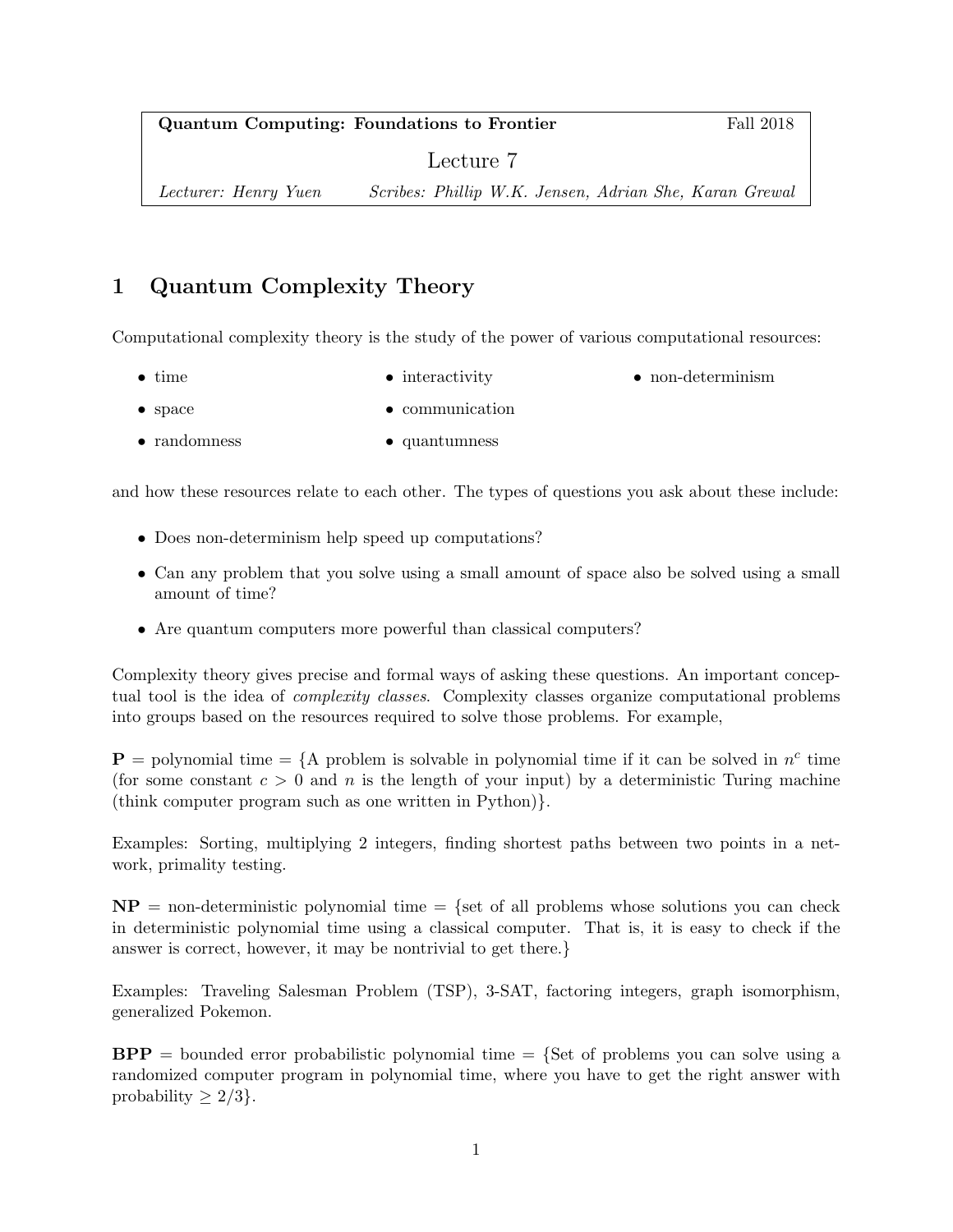Examples: Any problem in P, polynomial identity testing.

**PSPACE** = polynomial space = {set of all problems solvable using a deterministic computer program that only uses polynomial bits of memory}.

Examples: Any problem in P, any problem in NP, generalized Donkey Kong, generalized Tictac-toe.

 $EXP = exponential time.$ 

Examples: Any problem in P, any problem in NP, generalized chess, Go.

Classical complexity landscape:



Figure 1: Classical complexity landscape. It is conjectured that  $BPP = P$  (in other words, randomization does not allow one to solve problems significantly faster). However, the only proven inclusion among the classes here is that BPP is contained in PSPACE.

 $BQP =$  bounded error quantum polynomial time  $=$  {problems that can be solved efficiently on a quantum computer in poly time, and gets correct answer with probability  $\geq 2/3$ . Examples: Factoring, simulating quantum systems, computing certain Knot invariants.

The biggest question in quantum complexity theory: Where does **BQP** sit relative to the classical complexity classes?

- Does  $BQP \subseteq BPP$ ? We know that  $BPP \subseteq BQP$ .
- Does  $\mathbf{NP} \subseteq \mathbf{BQP}$ ?
- What is the best classical upper bound on  $BQP$ ?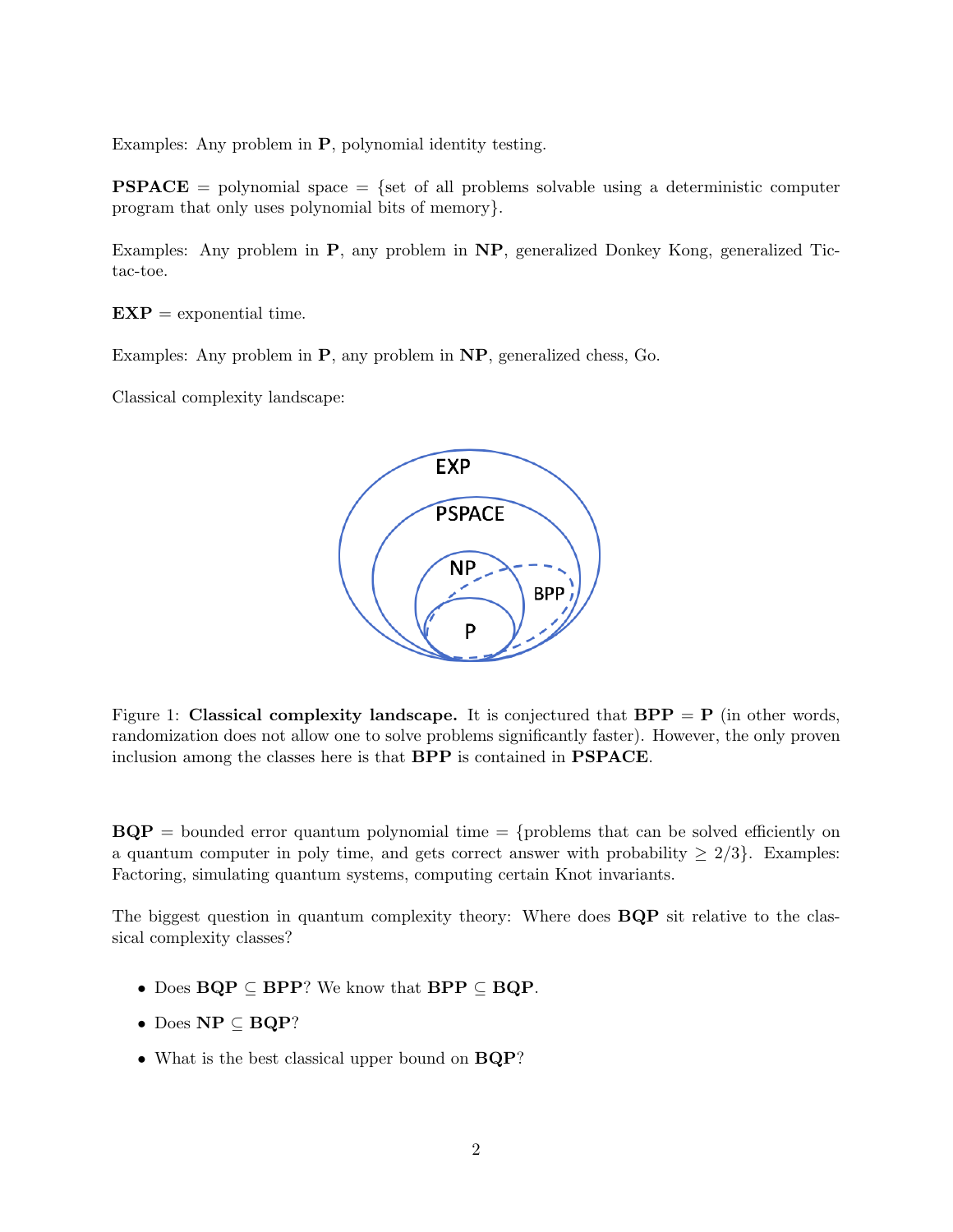### 2 Classical Upper Bounds on BQP

We would like to know if how quantum models of computation relate to classical models of computation. One of these questions is the following: are problems solvable using a quantum computer in polynomial time also solvable using a classical computer with access to randomness? As numerous people believe that quantum computers are more powerful than classical computers, this can be expressed in complexity-theoretic terms as the conjecture that  $BQP \neq BPP$  since the whole premise of quantum computation is that it cannot be efficiently simulated by classical computers.

As a step towards relating **BQP** to known classical complexity classes, numerous upper bounds on BQP have been proven. This relates to the problem of simulating quantum systems on classical computers.

#### 2.1 BQP is in EXP

Firstly, we will prove that we can simulate any polynomial-time quantum circuit in classical exponential time. That is  $BQP \subseteq EXP$ .

Consider the following computational problem, which we will call CIRCUIT-PROB.

**Definition 1** (CIRCUIT-PROB problem). Suppose we have a description of a quantum circuit  $\mathcal{C}$ accepting n qubits as input and m gates, with m a polynomial in n and each acting on one or two qubits. What is the probability that measuring the first qubit in the state  $\mathcal{C}|0\rangle^{\otimes n}$  gives the result 1?



Figure 2: Schematic for the CIRCUIT-PROB problem

To show that  $BQP \subseteq EXP$ , it suffices to show that CIRCUIT-PROB is in  $EXP$  since every problem in BQP may be reduced to CIRCUIT-PROB.

Theorem 2.  $BQP \subseteq EXP$ .

*Proof.* Let C be a polynomial sized quantum circuit on n qubits and m gates. Let  $|\psi_0\rangle = |0\rangle^{\otimes n}$ and  $|\psi_i\rangle$  be the state after the i<sup>th</sup> gate in the circuit is applied to  $|\psi_{i-1}\rangle$ . Each state  $|\psi_i\rangle$  can be represented in a classical computer as a unit vector in  $\mathbb{C}^{2^n}$ . Furthermore,  $|\psi_i\rangle$  can be computed from  $|\psi_{i-1}\rangle$  by matrix-vector multiplication taking  $2^{O(n)}$  time. Hence, the final state  $|\psi_m\rangle$  can be computed in  $m2^{O(n)}$  time, and therefore all together, we have an  $2^{O(n)}$  time algorithm for calculating the probability that the first qubit is measured to be one. This implies that  $BQP \subseteq EXP$  by BQP-completeness of CIRCUIT-PROB.  $\Box$ 

Notice in the above proof that the algorithm used to simulate the given quantum circuit used  $O(2^n)$ space. Can we be more space efficient? In fact, we can simulate quantum circuits in polynomial space.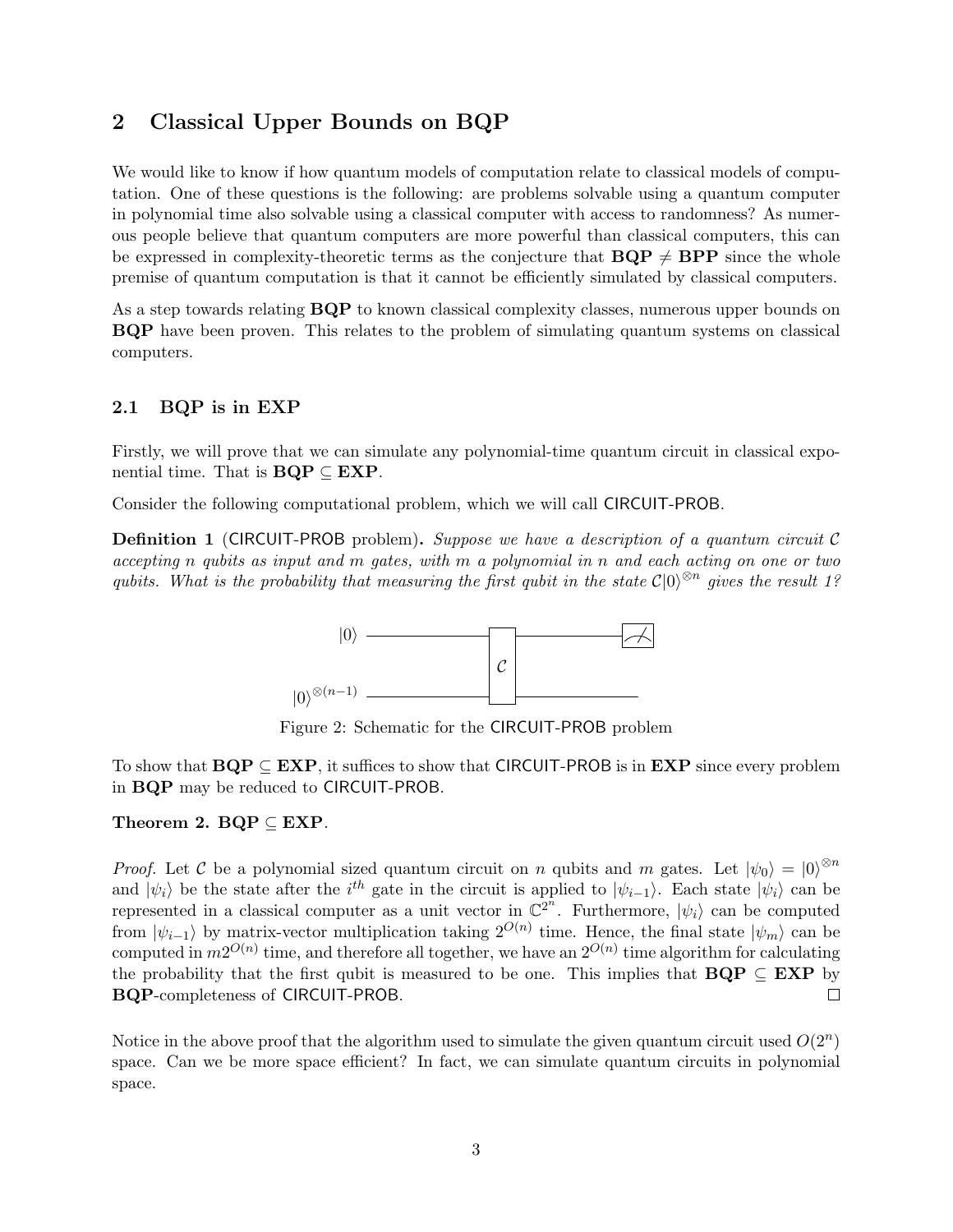#### 2.2 BQP is in PSPACE

To simulate polynomial sized quantum circuits in polynomial space, we will use physicist Richard Feynman's "sum over histories" construction which he introduced in his study of quantum mechanics. This result was proved by Bernstein and Vazirani in [3].

Sum Over Histories Example. To illustrate this construction, we will revisit one of the first quantum circuit that we studied in this class, illustrated in Figure 3. Since  $H$  is a Hadamard gate, we can compute the probability that we measure 0 to be 1 by computing the components of the vector  $H^2|0\rangle$ .



Figure 3: A quantum circuit

We can view the computation performed by the circuit in Figure 3 as a tree as follows. The first Hadamard gate H takes  $|0\rangle$  to the state  $\frac{1}{\sqrt{2}}$  $\overline{z}(0|0\rangle + |1\rangle)$ , so we can represent this as a labelled tree with root label  $|0\rangle$ , and edges  $(|0\rangle, |i\rangle)$  labelled by  $\langle i|H|0\rangle$ . Call each label an **amplitude**. This is illustrated in Figure 4.



Figure 4: One level of the sum over histories tree

The action of the Hadamard gate H on the states  $|0\rangle$  and  $|1\rangle$  can then be represented by second level of the tree. This is illustrated in Figure 5.



Figure 5: The full sum over histories tree

Using the tree illustrated in Figure 5, we can then calculate the final state  $a_0|0\rangle + a_1|1\rangle$  of the quantum circuit. Firstly, consider the two paths from the root to a leaf labelled  $|0\rangle$ , namely  $|0\rangle \rightarrow |0\rangle \rightarrow |0\rangle$  and  $|0\rangle \rightarrow |1\rangle \rightarrow |0\rangle$ . Along either path, we can compute a path amplitude by multiplying the amplitudes along each path. Summing up the amplitudes over both paths yields  $a_0 = (\frac{1}{\sqrt{2}})$  $(\frac{1}{\sqrt{2}})^2 + (\frac{1}{\sqrt{2}})$  $\overline{2}$ )<sup>2</sup> = 1. Summing up the path amplitudes over all paths leading to  $|1\rangle$  yields  $a_1 = (\frac{1}{\sqrt{2}})$  $(\frac{1}{\sqrt{2}})^2 - (\frac{1}{\sqrt{2}})$  $\frac{1}{2}$ )<sup>2</sup> = 0. Hence, we have recovered that the final state is  $|0\rangle$  from this calculation.

**Sum Over Histories in General.** In general, if  $\mathcal{C}$  is a quantum circuit acting on n qubits with m gates, the sum over histories tree will be a tree of depth  $m$ , with one level for each gate  $g_i$  in addition to the root, and with branching factor  $2^n$ .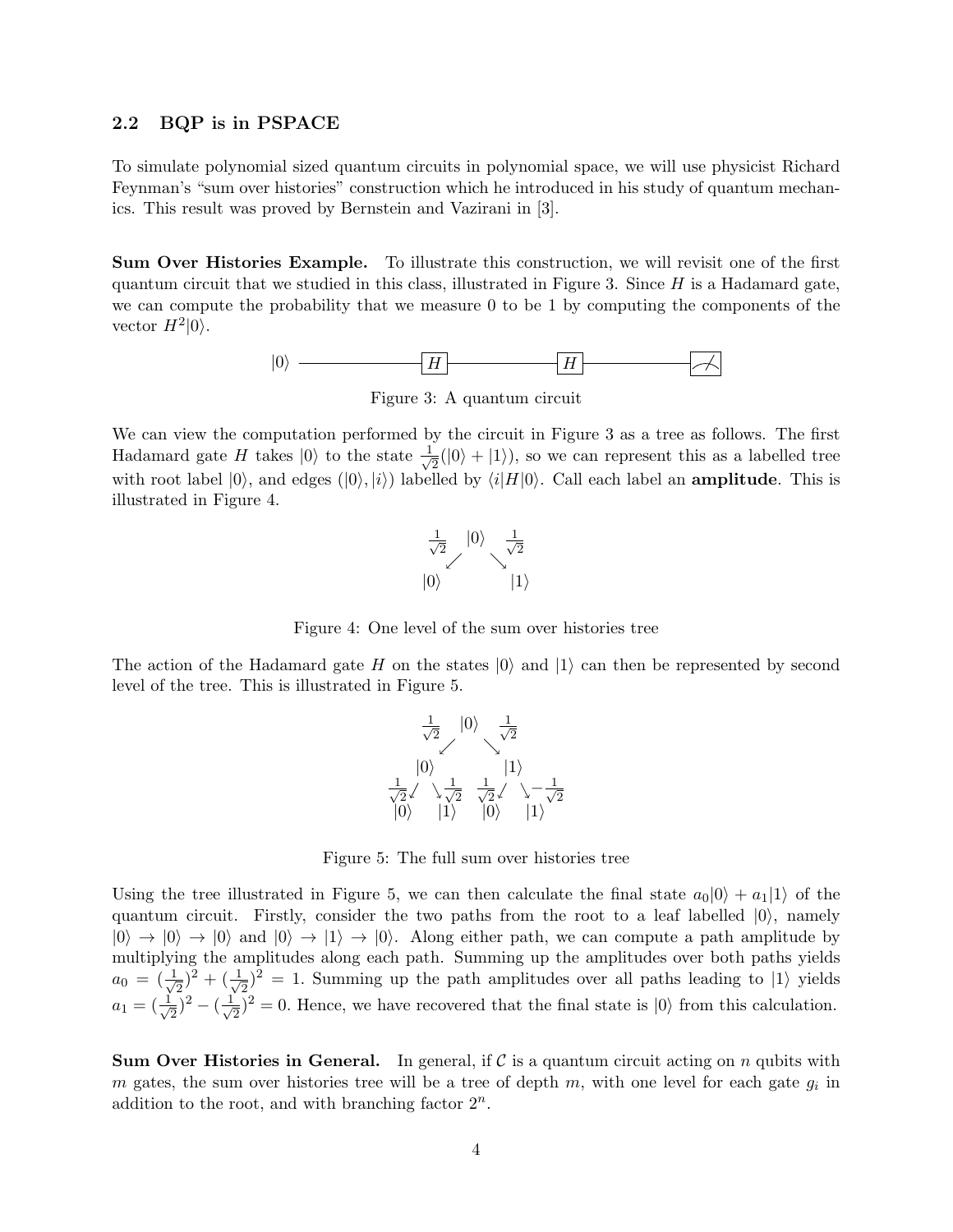level



Figure 6: The full sum over histories tree

A history is a path in the sum of histories tree. We will denote a history by a sequence  $u_0 =$  $|0\rangle^{\otimes n} \to u_1 \to \cdots \to u_{m-1} \to u_m = x$  for some final state x.

Let  $u, v \in \{0,1\}^n$ . Observe amplitude of the edge  $(|u\rangle, |v\rangle)$  in the j<sup>th</sup> level of the sum over histories tree is  $\alpha_i (u \to v) = \langle v|g_i |u\rangle$ . Next, for any history, the **transition amplitude of the history** is the product

$$
\alpha_1(|0\rangle^n \to u_1)\alpha_2(u_1 \to u_2)\dots \alpha_m(u_{m-1} \to x). \tag{1}
$$

**Lemma 3.** Fix a history  $u_0 \to \cdots \to u_m$ . The transition amplitude of the history is computable in polynomial time.

*Proof.* Each gate  $g_j$  can be decomposed into  $g_j = I \otimes \tilde{g}_j$  for some unitary operator  $\tilde{g}_j$  acting on two qubits, which without loss of generality can taken to be the first two. Hence,

$$
\langle v|g_j|u\rangle = \langle v_1v_2|\tilde{g}_j|u_1u_2\rangle \langle v_3 \dots v_n|u_3 \dots u_n\rangle,
$$

which can be computed in polynomial time in n. Since  $m$  is polynomial in  $n$ , the transition amplitude of the history can be computed in polynomial time.  $\Box$ 

From equation 1, we can then deduce the following formula.

**Lemma 4.** Let  $\tilde{x} \in \{0,1\}^m$  and  $\mathcal{C}|0\rangle^{\otimes n} = \sum_{x \in \{0,1\}^n} \alpha_x |x\rangle$  be the final state of the quantum circuit. The amplitude  $\alpha_{\tilde{x}}$  can be computed by

$$
\alpha_{\tilde{x}} = \sum_{histories \ u_0 \to \dots \to u_m} \prod_{i=1}^m \alpha_j(u_{j-1} \to u_j)
$$

where  $u_0 = |0\rangle^{\otimes n}$  and  $u_m = |\tilde{x}\rangle$ .

Pseudo-code for computing  $\alpha_{\tilde{x}}$  for implementing the formula given in Lemma 4 is given in Algorithm 1.

We are now ready to prove that  $BQP \subseteq PSPACE$ .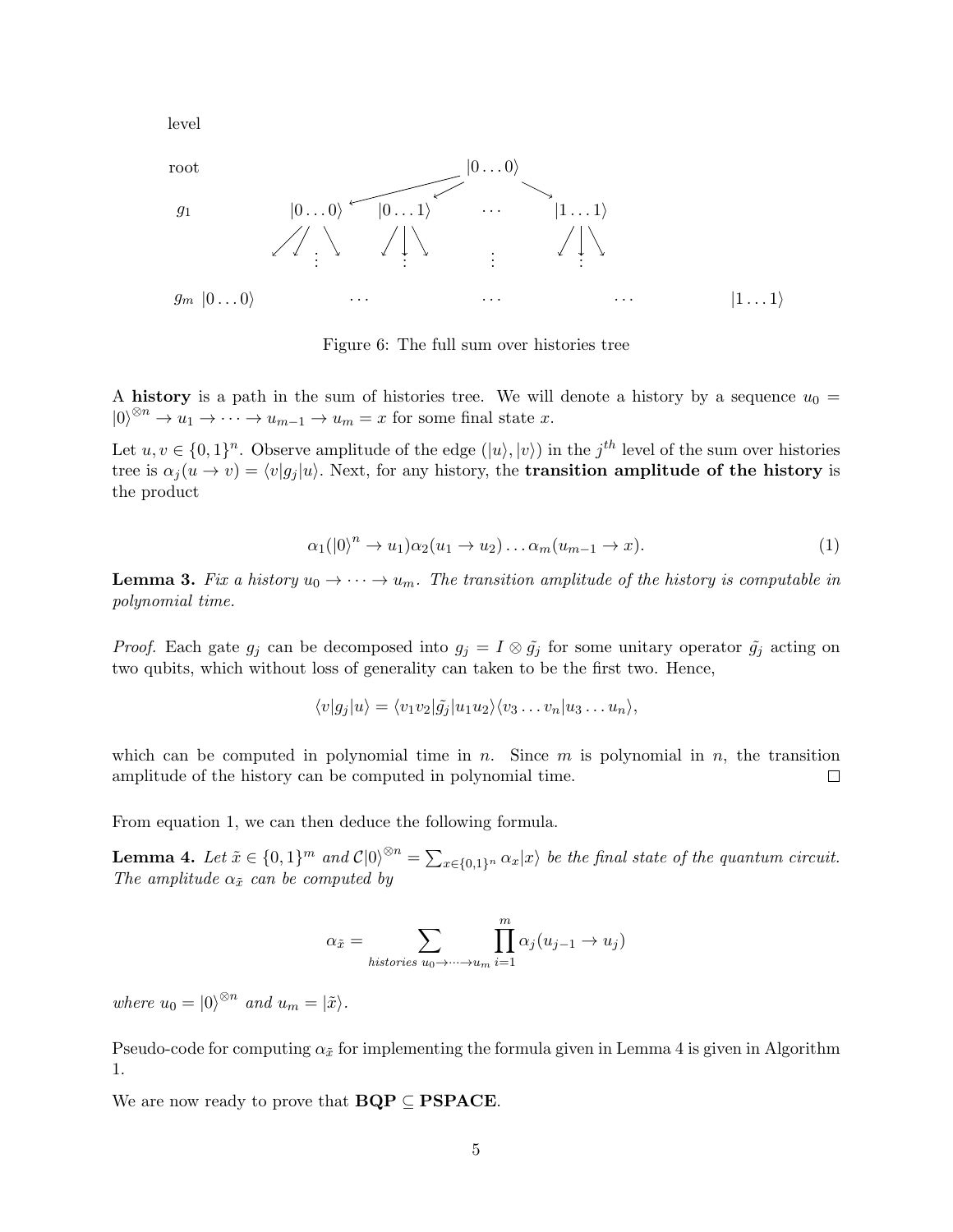**Algorithm 1** Sum of histories algorithm for computing the amplitude  $\alpha_x$  in  $\mathcal{C}|0\rangle^{\otimes n} = \sum_x \alpha_x |x\rangle$ .

 $\overline{amp \leftarrow 0}$ for every history  $u_0 = |0\rangle^{\otimes n}, u_1, \ldots, u_{m-1}, u_m = |x\rangle$  do  $\beta \leftarrow 1$ for  $j = 1$  to m do  $\beta \leftarrow \beta \times \alpha_j (u_{j-1} \rightarrow u_j)$ end for  $amp \leftarrow amp + \beta$ end for return amp

#### Theorem 5.  $BQP \subseteq PSPACE$ .

*Proof.* Let C be a polynomial sized quantum circuit on n qubits and m gates. Suppose  $C|0\rangle^{\otimes n} = \sum_{x \in \{0,1\}^n} \alpha_x |x\rangle$ .  $\sum_{x \in \{0,1\}^n} \alpha_x |x\rangle.$ 

Notice in the sum over histories algorithm to compute some amplitude  $\alpha_x$ , only one history is stored at any point in the computation. Hence, the sum over histories algorithm uses  $O(nm)$  space to compute  $\alpha_x$  for any x since  $O(nm)$  bits are needed to store the histories in addition to the workspace variables  $\alpha_j$ ,  $\beta$ , amp to some precision.

Therefore, in polynomial space, we may compute  $\sum_{x} |\alpha_x|^2$  over all x with the first qubit being 1 to compute the probability that the first qubit is measured to be 1 by the end of the circuit. Since we have constructed a polynomial space algorithm for computing the probability of measuring 1 for the first qubit of  $\mathcal{C}|0\rangle^{\otimes n}$  (i.e. the CIRCUIT-PROB problem), which we stated earlier that every problem in  $BQP$  reduces to,  $BQP \subseteq PSPACE$ .  $\Box$ 

Notice that compared with the simulation given for the proof that  $BQP \subseteq EXP$ , our algorithm here takes far less space but far more time instead. In fact it takes  $O(m2^{mn})$  time to calculate a single amplitude! Finding the right trade-offs between time and space for classical simulation of quantum circuits is a current research topic especially as larger quantum computers get built and need to be verified.

A similar sum-over-histories argument can be used to show that  $BQP \subseteq PP$  (probabilistic polynomial time). The proof of this result can be found in [1]. The *best* upper bound one is that  $BQP \subseteq AWPP$ , which is an (obscure) variant of PP.

### 3 Lower Bounds: evidence that NP is not in BQP

Despite these useful results, we are still interested in the relation between BQP and more commonly studied complexity classes such as **P**, **NP**, and **BPP**. To show **BQP**  $\neq$  **BPP**, we must prove that there is no fast, clever classical algorithm that for simulating quantum systems that doesn't require exponential overhead. As of present, extremely smart physicists such as Richard Feynman have thought long and hard about this problem, but their inability to reach a conclusion doesn't mean that no such algorithm exists.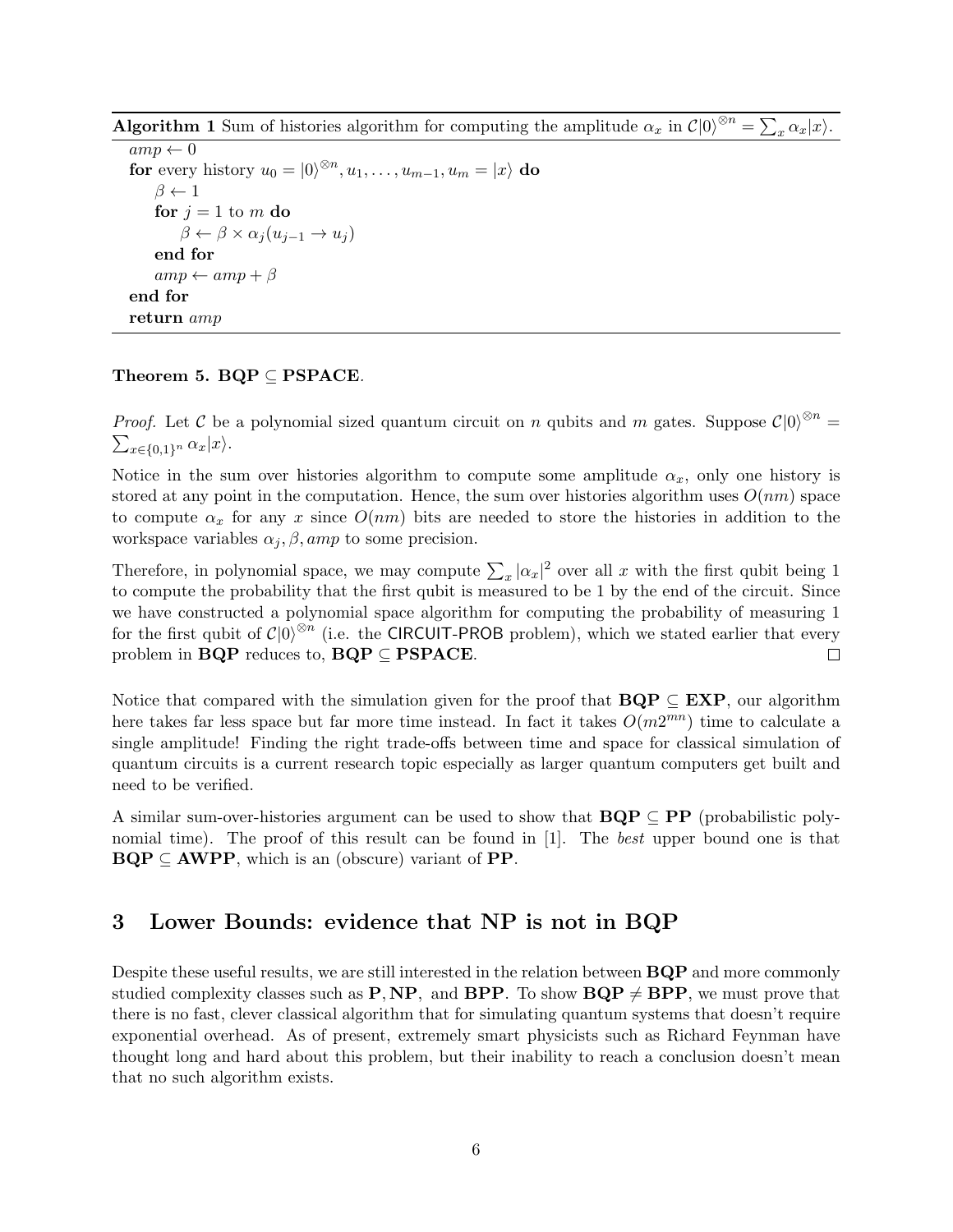As many hypotheses in complexity theory aren't formally proven, we can try to gather evidence that supports our arguments. A widely-held belief is that NP is not a subset of BQP, that is, quantum computers can't efficiently solve NP-complete problems. If this hypothesis is true, it would consequently imply  $P \neq NP$ , since P is contained in BQP. More concretely, the NP  $\nsubseteq$ BQP hypothesis states that quantum algorithm can't solve 3 SAT efficiently despite that 3 SAT is NP-complete.

To give evidence in favour of our hypothesis, we will show there is an *oracle problem* whose solution can be verified in polynomial time, however the problem itself cannot be solved efficiently. Given black-box access to a function  $f: \{0,1\}^n \to \{0,1\}$ , the goal is to find  $x \in \{0,1\}^n$  such that  $f(x) = 1$  if such an x exists. We can only make queries to f. This problem can be solved nondeterministically: if a proposed solution y is provided, one can easily verify if  $f(y) = 1$  with a simple query, hence this problem is in  $NP<sup>f</sup>$  (i.e., NP given oracle access to f). In contrast, exponentially many queries to  $f$  are required in the worst case to find a solution using a quantum algorithm.

A quantum algorithm accesses  $f$  via the oracle  $U_f$  as

$$
U_f|x\rangle = (-1)^{f(x)}|x\rangle \qquad \forall x \in \{0,1\}^n.
$$

By the results obtained from Grover's search algorithm,  $\sqrt{2^n}$  is an upper bound on the number of queries required to solve the problem. We will show that this is the optimal number of queries and queries required to solve the problem. We will show that this is the optimal number of queries and<br>any quantum query algorithm that makes fewer than  $\sqrt{2^n}$  queries cannot solve the problem. This was also shown to be a lower bound by Bennett, Bernstein, Brassard, and Vazirani [2]. A quantum query algorithm  $A$  that makes  $T$  queries is as follows:



Figure 7: Quantum query algorithm  $\mathcal A$ 

where each  $A_i$  is a unitary that acts on a  $(n+m)$ -dimensional qubit and is independent of f. There are a total of  $T+1$   $A_i$  gates. Assume  $T \ll \sqrt{2^n}$  and the only way A finds information about f is through a query performed on this quantum circuit.

We now analyze this quantum circuit using a *hybrid argument*. From a high level, we run the algorithm on an input f such that  $f(x) = 0$  for all x, and then find  $x^* \in \{0,1\}^n$  that causes some other function g (which we will soon define) to output 1 on  $x^*$  and 0 everywhere else, but A can't notice the change. Hence from  $A$ 's perspective,  $U_f = U_g$ , but they are actually quite different.

Let  $|\psi_t\rangle$  be the state of the circuit just before the t<sup>th</sup> query (or directly after applying the  $A_{t-1}$ unitary, which is the same). Then,

$$
|\psi_t\rangle = \sum_{x,w} \alpha_{x,w,t} |x,w\rangle
$$

where the sum is over all  $x \in \{0,1\}^n$ ,  $w \in \{0,1\}^m$ . Define *query magnitude* of  $x \in \{0,1\}^n$  as

$$
M_x = \sum_{t=1}^{T} \sum_{w} |\alpha_{x,w,t}|^2.
$$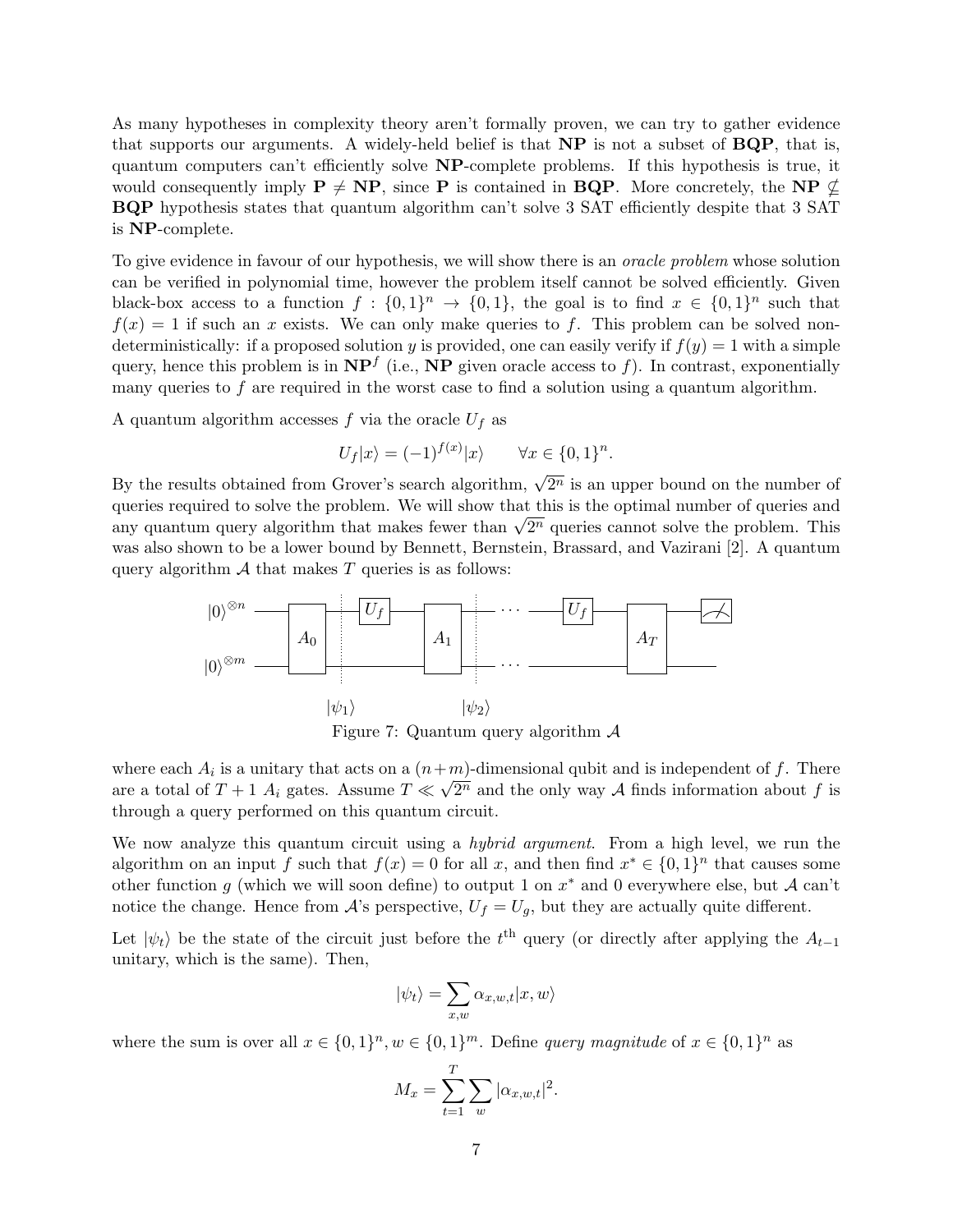Intuitively, this is a sum over all queries of the probability that  $x$  is queried.

**Claim 6.** The sum of query magnitudes over all possible configurations of  $x \in \{0,1\}^n$  is T, i.e.,

$$
\sum_{x \in \{0,1\}^n} M_x = T.
$$

Proof. Just by using the definition of query magnitude,

$$
\sum_{x \in \{0,1\}^n} M_x = \sum_{x \in \{0,1\}^n} \sum_{t=1}^T \sum_{x,w} |\alpha_{x,w,t}|^2 = \sum_{t=1}^T 1 = T.
$$

This result thus implies that, on average over x,  $M_x \approx T/2^n$ . Since it's an average, we can infer  $\exists \tilde{x}$  such that  $M_{\tilde{x}} \leq T/2^n$ . Consequently, the total weight of the queries on  $\tilde{x}$  is  $T/2^n$ . Also, since  $T \ll \sqrt{2^n}$ , we get that  $\tilde{x} \ll 1/\sqrt{2^n}$  and A doesn't really "pay attention" to  $\tilde{x}$ . We can use this fact and change the  $U_f$  oracles in our quantum algorithm one-by-one until they all become  $U_g$ . Define  $g: \{0,1\}^n \to \{0,1\}$  as

$$
g(x) = \begin{cases} 1 & \text{if } x = \tilde{x} \\ 0 & \text{otherwise} \end{cases}.
$$

After this change, the state of A using all  $U_g$  oracles instead of  $U_f$  will be close. The hybrid approach structure proceeds as follows:

 $\mathcal{H}_0$ : Let  $|\psi^{(0)}_{T}\rangle$  $\langle \mathcal{T}^{(0)} \rangle$  be the state of A after the  $T^{\text{th}}$  query  $\mathcal{H}_1$ : Let  $|\psi^{(1)}_T \rangle$  $\binom{11}{T}$  be the state of A after the T<sup>th</sup> query where we replace the last  $U_f$  query with  $U_g$  $\mathcal{H}_2$ : Let  $|\psi_T^{(2)}\>$  $\langle T \rangle$  be the state of A after the  $T<sup>th</sup>$  query where we replace the last two  $U_f$  queries with  $U_a$ 

$$
\frac{1}{2}
$$

 $\mathcal{H}_T$ : Let  $|\psi_T^{(T)}\>$  $\langle T \rangle$  be the state of A after the  $T<sup>th</sup>$  query where we replace all  $U_f$  queries with  $U_g$ 

For example, the quantum circuit corresponding to  $\mathcal{H}_1$  is illustrated here:



Claim 7.

$$
\sum_{t=1}^{T} \sqrt{\sum_{w} |\alpha_{\tilde{x},w,t}|^2} \leq \frac{T}{\sqrt{2^n}}.
$$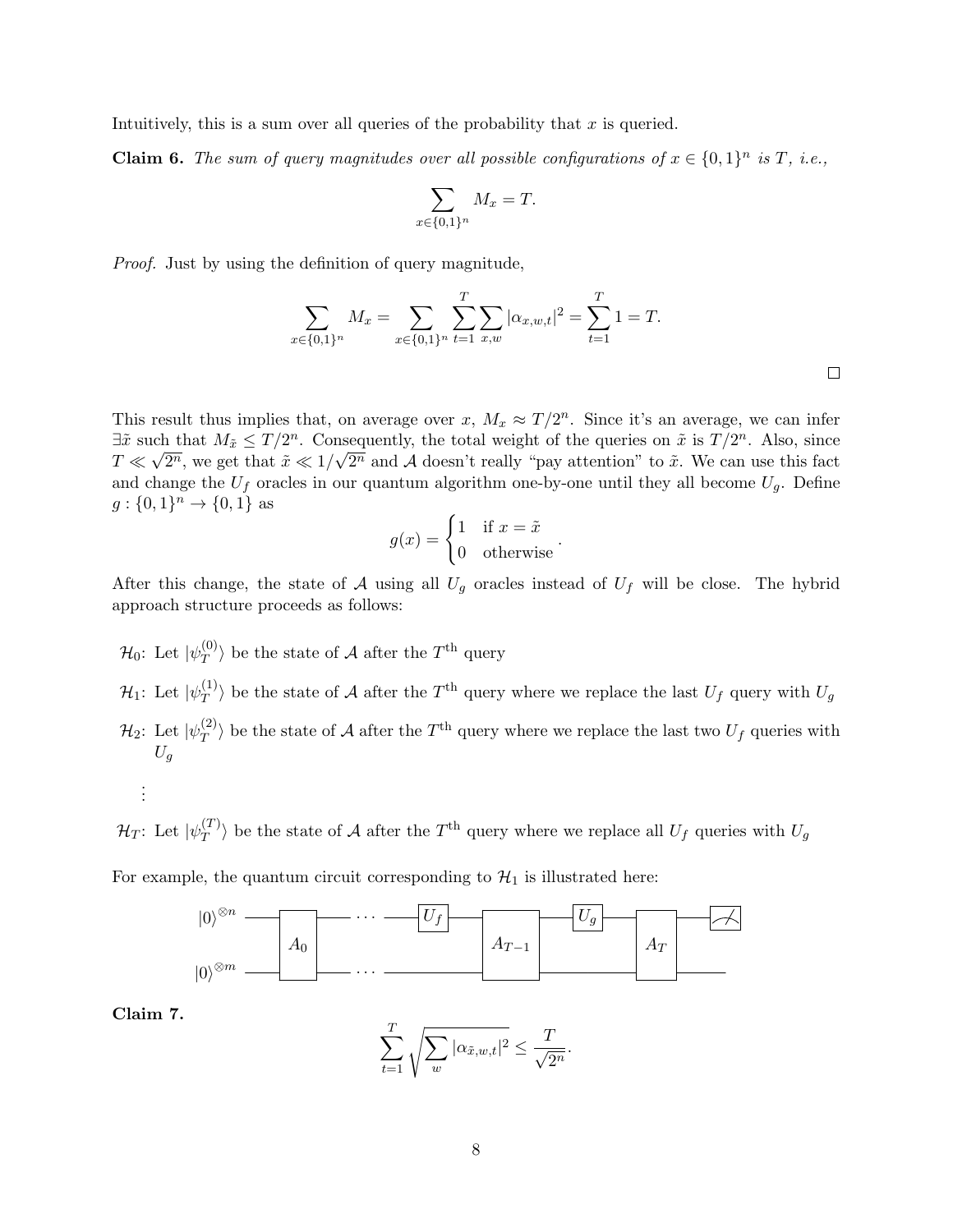Proof. Making use of the Cauchy-Schwarz inequality,

$$
\sum_{t=1}^T \sqrt{\sum_w |\alpha_{\tilde{x},w,t}|^2} \le \sqrt{\left(\sum_{t=1}^T 1\right) \left(\sum_t \sum_w |\alpha_{\tilde{x},w,t}|^2\right)} = \sqrt{TM_x} \le \frac{T}{2^n}.
$$

Our goal now is to show that  $|\psi_{T+1}^{(0)}\rangle$  and  $|\psi_{T+1}^{(T)}\rangle$  are very "close", which will ultimately show A treats the  $U_f$  and  $U_g$  oracles the same since their outputs are close. First, we establish that

$$
\begin{aligned} |\psi_T^{(0)}\rangle &= \sum_{x,w} \alpha_{x,w,T} |x, w\rangle, \\ |\psi_T^{(1)}\rangle &= \sum_{\tilde{x}\neq x,w} \alpha_{x,w,T} |x, w\rangle - \sum_{x,w} \alpha_{\tilde{x},w,T} |\tilde{x}, w\rangle, \end{aligned}
$$

and therefore

$$
\left\| |\psi_T^{(0)}\rangle - |\psi_T^{(1)}\rangle \right\| = \left\| A_T U_f |\psi_{T-1}^{(0)}\rangle - A_T U_g |\psi_{T-1}^{(0)}\rangle \right\|
$$
\n
$$
= \left\| U_f |\psi_{T-1}^{(0)}\rangle - U_g |\psi_{T-1}^{(0)}\rangle \right\| \quad \text{(since unitaries preserve distance)}
$$
\n
$$
= 2 \left\| \sum_w \alpha_{\tilde{x},w,T-1} |\tilde{x},w\rangle \right\|
$$
\n
$$
= 2 \sqrt{\sum_w |\alpha_{\tilde{x},w,T-1}|^2}.
$$

This argument can be extended via induction to show that

$$
\left\| |\psi_T^{(k)} \rangle - |\psi_T^{(k+1)} \rangle \right\| = \left\| |\psi_{T-k}^{(k)} \rangle - |\psi_{T-k}^{(k+1)} \rangle \right\|
$$
  
= 
$$
2 \sqrt{\sum_{w} |\alpha_{\tilde{x},w,T-k}|^2}.
$$

for all k. We are now ready to prove our final result. Using claims 6 and 7,

$$
\left\| |\psi_T^{(0)}\rangle - |\psi_T^{(T)}\rangle \right\| \le \sum_{t=0}^{T-1} \left\| |\psi_T^{(t)}\rangle - |\psi_T^{(t+1)}\rangle \right\| \qquad \text{(by triangle inequality)}
$$

$$
\le 2 \sum_{t=0}^{T-1} \sqrt{\sum_w |\alpha_{\tilde{x},w,T-t}|^2}
$$

$$
\le 2 \frac{T}{\sqrt{2^n}}.
$$

What is happening here? Intuitively, the angle between  $|\psi_T^{(0)}\rangle$  $\vert \psi_T^{(0)} \rangle$  and  $\vert \psi_T^{(T)} \vert$  $\langle T \rangle$  is so small that A cannot tell the difference between f and g unless  $T \approx$ √ been  $|\psi_T^{\perp}\rangle$  and  $|\psi_T^{\perp}\rangle$  is so small that A cannot<br> $2^n$ . We have thus shown that  $\sqrt{2^n}$  is a lower bound on the number of queries required. Although this is not a formal proof that  $NP \nsubseteq BQP$ , it is nevertheless evidence in favour of the hypothesis.